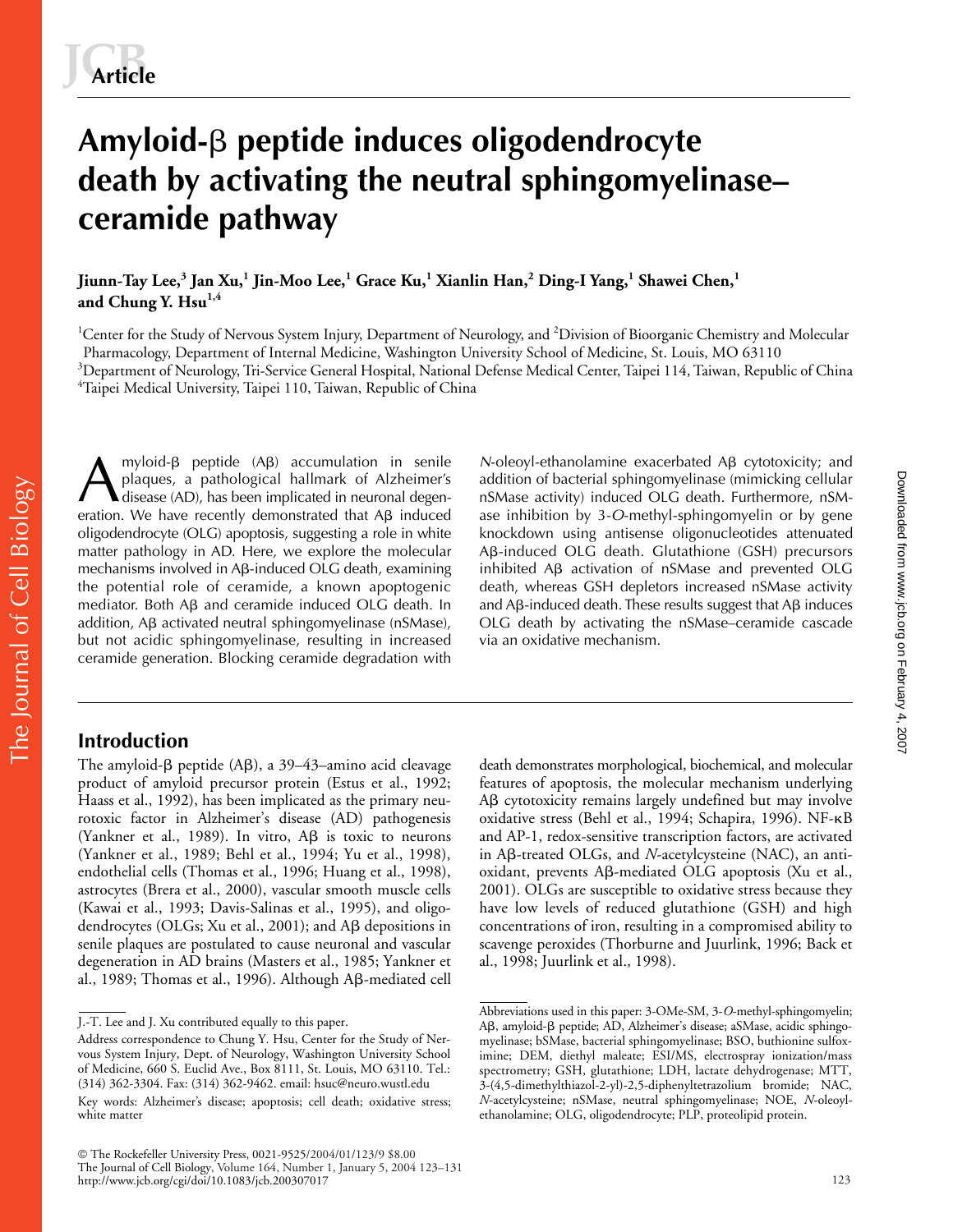

Figure 1. **Characterization of OLG cultures.** Immunofluorescent (A, C, E, and G) and corresponding phase-contrast (B, D, F, and H) photomicrographs of neurosphere-derived differentiated OLGs in culture. Cells demonstrate characteristic morphology of OLGs, plump cell body with multiple branching processes. Virtually all cells in culture immunostained for the OLG-specific antigens, CNP (A), Rip (C), GalC (E), and PLP (G). Bar, 30  $\mu$ m.

Ceramide, a lipid second messenger that increases the cellular oxidative state, has been implicated in several apoptosis paradigms including trophic factor withdrawal and exposure to proinflammatory molecules (Coroneos et al., 1995; Kyriakis and Avruch, 1996; Kolesnick and Kronke, 1998). Cellular ceramide synthesis increases in response to stress or death signals (Haimovitz-Friedman et al., 1994; Tepper et al., 1995; Verheij et al., 1996). One pathway of ceramide formation involves sphingomyelin hydrolysis by either neutral sphingomyelinase (nSMase) or acidic sphingomyelinase (aSMase; Testi, 1996); both enzymes are involved in several cell death paradigms (Kolesnick and Kronke, 1998; Levade and Jaffrezou, 1999). Another pathway involves ceramide synthase–catalyzed de novo ceramide synthesis (Bose et al., 1995; Spiegel and Merrill, 1996; Xu et al., 1998).

 $\mathsf{A}\mathsf{B}$  and ceramide share cell death signaling characteristics. A $\beta$ -induced apoptosis involves TNF- $\alpha$ , p75 neurotrophin receptor, and Fas ligand (Blasko et al., 1997; de la Monte et al., 1997; Yaar et al., 1997), which are cell surface receptors that relay death signals through the sphingomyelin–ceramide pathway (Dobrowsky et al., 1995; Hannun, 1996). Moreover, both Aβ (Kaneko et al., 1995; Askanas et al., 1996; Bruce-Keller et al., 1998; Xu et al., 2001) and ceramide (Garcia-Ruiz et al., 1997; Singh et al.,



Figure 2.  $\overrightarrow{AB}$  25-35 and C2-ceramide **induced OLG death.** (A) OLGs treated with 10–100 μM Aβ 25-35 for 48 h. (B) OLGs exposed to  $10-100 \mu M$  C2ceramide for 24 h. The assessment of cell survival based on MTT assay or cell death based on LDH assay showed a dose-dependent cytotoxic effect of A<sub>B</sub> 25-35 and C2-ceramide. Data shown are representative of three separate experiments of triplicate samples with similar results; error bars represent SD.

1998) cause mitochondrial dysfunction and induce oxidative stress. In vitro, OLG death induced by Aß (Xu et al., 2001) or ceramide (Larocca et al., 1997; Singh et al., 1998; Scurlock and Dawson, 1999) share similar apoptotic characteristics. Lower sphingomyelin levels and higher ceramide levels in AD brains have been reported (Soderberg et al., 1992), thereby implying that increased sphingomyelin degradation and ceramide accumulation contribute to AD pathogenesis. We have previously shown that Aß induced OLG death with characteristic features of apoptosis (Xu et al., 2001). In this paper, we demonstrate that ceramide mediates Aß-induced OLG death by activating the nSMase–ceramide cascade.

## **Results**

### **A**- **and C2-ceramide are cytotoxic to OLGs**

We have previously shown that  $\mathsf{A}\beta$  induced apoptosis in primary OLG cultures derived from neonatal rat brains, characterized by nuclear and cytoskeletal disintegration, DNA fragmentation, and mitochondrial dysfunction (Xu et al., 2001). In this paper, we used neurosphere-derived differentiated OLGs because of their ease of preparation compared with primary OLG isolation. The neurosphere-derived differentiated OLGs exhibited characteristic OLG morphology, which is composed of large cell bodies with multiple branching processes (Fig. 1, A–H). Immunocytochemical analysis revealed that virtually all cells in culture expressed four OLG-specific surface markers including cyclic nucleotide 3'-phosphodiesterase (Fig. 1 A, CNP), Rip (Fig. 1 C), galactocerebroside (Fig. 1 E, GalC), and PLP (myelin proteolipid protein; Fig. 1 G). In addition, differentiated OLGs showed similar characteristic electrophysiological membrane potentials (unpublished data) as reported in previous studies (McDonald et al., 1999).

As demonstrated previously,  $\text{A}\beta$  1-40 and A $\beta$  25-35 peptides have equal potencies for inducing death in primary cultures of OLGs (Xu et al., 2001); thus, most of our studies were conducted using Aß 25-35 with key experiments confirmed with A $\beta$  1-40. A $\beta$  25-35 treatment for 48 h caused OLG death in a concentration-dependent manner with an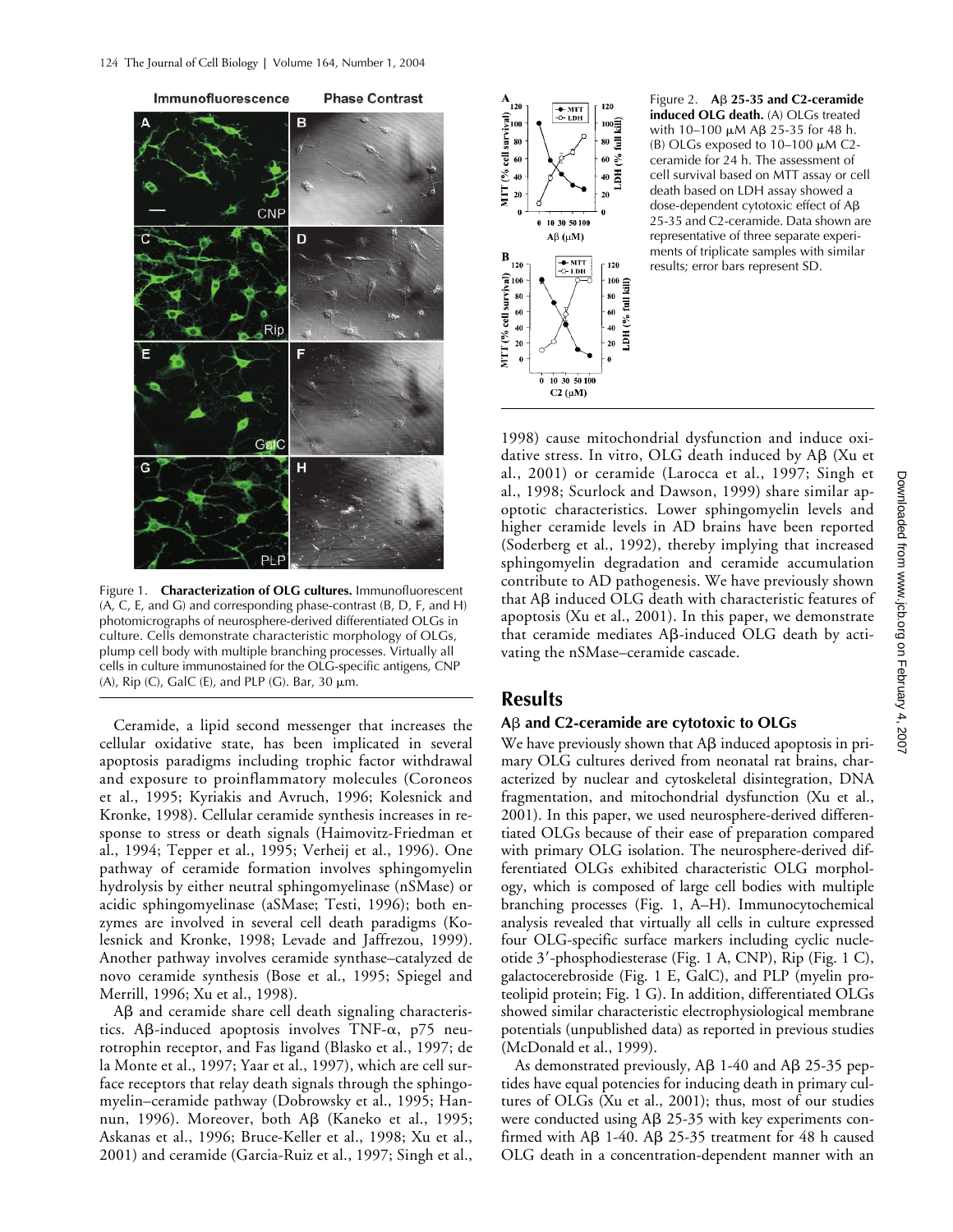Figure 3. **Time-dependent cell death induced by A**- **25-35 and C2-ceramide.** (A) Cell survival as measured by MTT assay. (B) Cell death as determined by LDH assay. OLGs were treated with 20  $μ$ M Aβ 25-35 or 30  $μ$ M C2-ceramide for the time periods indicated. The cells and culture medium were used for the MTT or LDH assay, respectively. Note the faster pace of ceramide in inducing OLG death, 50% OLG death was noted 24 and 48  $h$  after ceramide and A $\beta$  treatment, respectively. Data shown are representative of three separate experiments of triplicate samples with similar results; error bars represent SD.



approximate  $EC_{50} = 20 \mu M$  (Fig. 2 A). C2-ceramide, a cellpermeable ceramide analogue, also induced dose-dependent OLG death with an approximate  $EC_{50} = 30 \mu M$  (Fig. 2 B). C2-dihydroceramide, a cell-impermeable and inactive form of ceramide, was not cytotoxic at concentrations up to 100  $\mu$ M (unpublished data). The toxic effect of ceramide was apparent at an earlier time point than that of A $\beta$  (Fig. 3, A and B), raising the possibility that ceramide may be a mediator of Aß-induced cell death.

#### **Ceramide in A**- **25-35–induced OLG death**

To support the contention that ceramide is involved in  $A\beta$ induced OLG death, TLC and electrospray ionization/mass spectrometry (ESI/MS) were used to measure ceramide content in OLGs with and without A $\beta$  treatment. A $\beta$  25-35 treatment resulted in a fivefold increase in ceramide synthesis as determined by TLC (Fig. 4 A). An increase in cellular ceramide content was confirmed by ESI/MS, which demonstrated peak ceramide content 10 h after A $\beta$  treatment (Fig. 4 B). *N*-oleoyl-ethanolamine (NOE), a specific ceramidase inhibitor that prevents the degradation of cellular ceramide at subtoxic doses (Sugita et al., 1975; Pahan et al., 1998), augmented Aß 25-35–induced OLG death (Fig. 4 C). Together, these results suggest a strong correlation between increases in cellular ceramide levels and Aß-induced OLG death.

#### **nSMase activation in A**- **25-35–induced OLG death**

Ceramide is derived from sphingomyelin hydrolysis catalyzed by nSMase or aSMase (Hannun, 1996). AB 25-35 treatment increased nSMase activity in OLGs as early as 2.5 min after exposure and reached maximal levels at  ${\sim}16$  h (Fig. 5 A). Aß 1-40 treatment also increased OLG nSMase activity in a similar manner (unpublished data). In contrast, Aß 25-35 treatment did not alter aSMase activity (Fig. 5 A). The addition of recombinant bacterial sphingomyelinase (bSMase), an exogenous source of sphingomylinase that mimics nSMase action by degrading membrane sphingomyelin to increase cellular ceramide levels (Okazaki et al., 1989; Jarvis et al., 1994; Zhang et al., 1997; Tonnetti et al., 1999), caused OLG death (Fig. 5 B). Furthermore, the



Figure 4. A<sub>β</sub> 25-35–induced ceramide production and enhancement **of Aβ cytotoxicity by a ceramidase inhibitor.** (A) An increase in cellular ceramide synthesis in OLGs prelabeled with [<sup>3</sup>H]palmitate and treated with 10  $\mu$ M Aß 25-35 for 24 h. (B) Quantitative determination of endogenous ceramide concentration by ESI/MS at various time points after  $\mathsf{AB}$  25-35 treatment. Note the elevated ceramide content at 5, 10, and 16 h after Aβ 25-35 exposure. (C) Effect of NOE, a ceramidase inhibitor, on Aß-induced OLG death. OLGs were treated with 10  $\mu$ M A $\beta$  25-35 plus 1  $\mu$ M NOE for 24 h. The culture medium was collected for the LDH assay. Data shown are mean  $\pm$  SD of three separate experiments in triplicate.  $*$ , Significant  $d$ ifference from control; \*\*, significant difference from A $\beta$  treatment;  $P < 0.05$ .

nSMase inhibitors, 3-*O*-methyl-sphingomyelin (3-OMe-SM; Lister et al., 1995) and NAC (Liu et al., 1998a; Yoshimura et al., 1999), were effective in protecting OLGs against Aß cytotoxicity (Fig. 5, C and D). Confirming the effects of the nSMase inhibitors, a marked reduction in nSMase enzymatic activity was observed in OLGs treated with 3-OMe-SM or NAC (Fig. 6 A). Moreover, significant decreases in endogenous ceramide content and increases in sphingomyelin levels were detected in OLGs treated with the inhibitors (Fig. 6, B and C). To further confirm the contribution of nSMase in Aß-mediated cell death, sense and antisense oligonucleotides specific for nSMase were generated. Antisense oligonucleotides reduced nSMase activity (Fig. 7 A), reduced ceramide content in cell lysates (Fig.  $7$  B), and attenuated A $\beta$ -induced cell death (Fig.  $7$  C), but sense oligonucleotides had no effect on nSMase activity, ceramide content, or cell survival.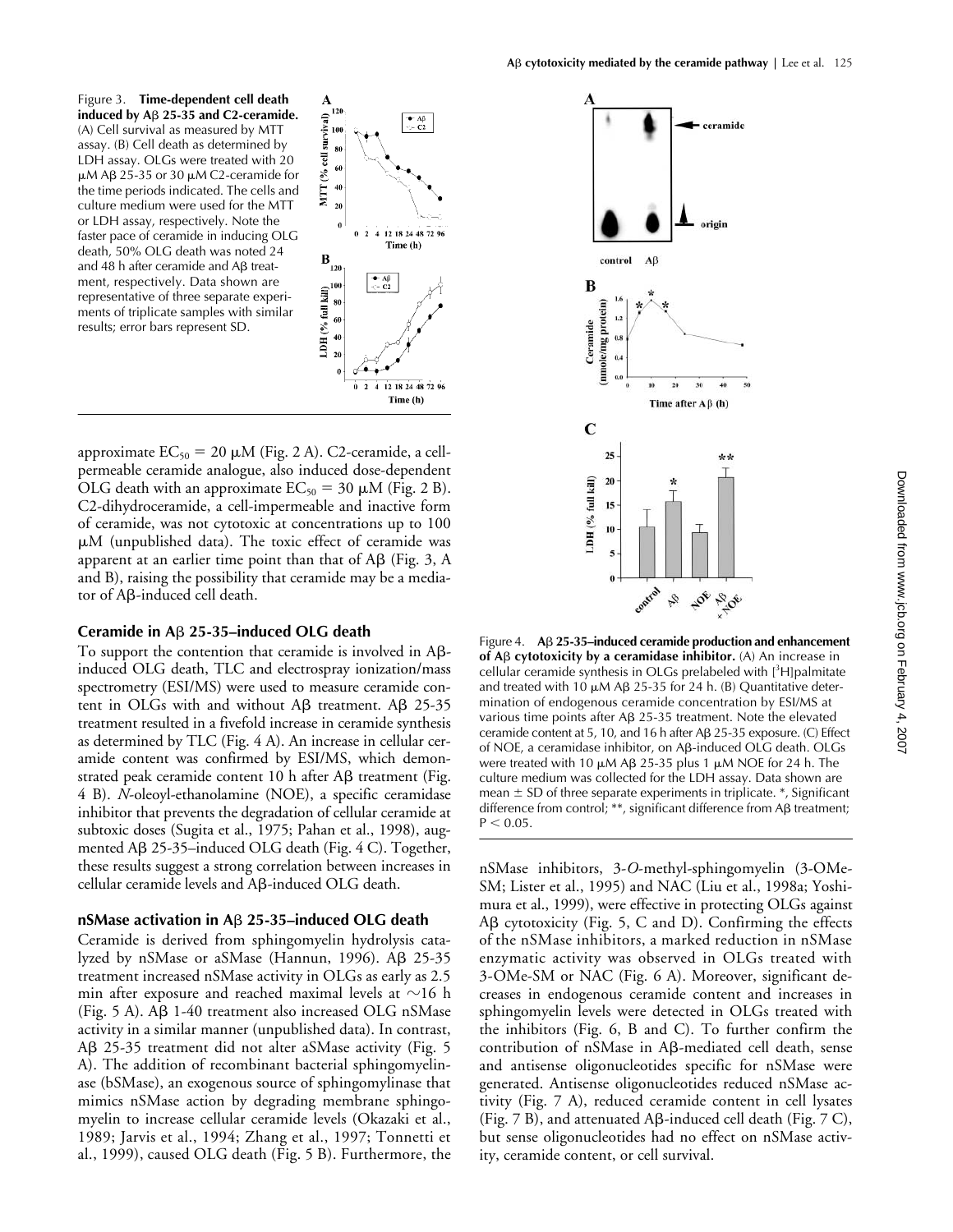

Figure 5. **Sphingomyelinase in Aβ-induced OLG death.** (A) nSMase and aSMase activity in OLGs treated with 10  $\mu$ M AB 25-35 for various time periods (from 2.5 min to 36 h). (B)  $\mathsf{AB}$  or bSMase induced OLG death as determined by LDH assay. OLGs were exposed to 10  $\mu$ M A $\beta$  25-35 or bSMase (1 U/ml) for 24 h. (C) LDH and (D) trypan blue assays on the effects of nSMase inhibitors on Aβ-mediated OLG death. OLGs were treated with 25 mM NAC or 1  $\mu$ M 3-OMe-SM for 2 h before 10  $\mu$ M A $\beta$  25-35 treatment for 24 h. Data shown are representative of three separate experiments of triplicate samples with similar results; error bars represent SD. \*, Significant difference from control; \*\*, significant difference from  $\text{A}\beta$  treatment; P  $\lt$  0.05.

It has been shown that  $A\beta$  depletes GSH in cortical neurons in vitro (Muller et al., 1997), which correlates well with the ability of  $A\beta$  to heighten cellular oxidative stress (Cafe et al., 1996). GSH depletion has been shown to activate nSMase activity (Liu and Hannun, 1997; Liu et al., 1998a,b). The fact that NAC, a GSH precursor, inhibited AB 25-35 activation of nSMase and prevented AB-mediated OLG death suggests that  $\text{AB } 25-35$  depletion of cellular GSH is involved in the Aβ-nSMase-ceramide OLG death signaling cascade. Buthionine sulfoximine (BSO) and diethyl maleate (DEM) have been shown to deplete GSH in various cell types (Anderson and Meister, 1983; Masukawa et al., 1983; Szekely and Lobreau, 1987). Both BSO and DEM selectively increased nSMase activity (Fig. 8 A), increased ceramide levels (Fig. 8 B), decreased cellular GSH levels (Fig. 8 C), and were cytotoxic to OLGs (Fig. 8 D).

Because Aß 25-35 did not activate aSMase, it is unlikely that aSMase is involved in Aß 25-35-induced OLG death. Selective aSMase inhibitors such as desipramine and chlorpromazine (Albouz et al., 1986) were ineffective in protecting OLGs from Aß 25-35-induced death (unpublished data). Furthermore, fumonisin  $B_2$ , a ceramide synthase inhibitor, did not block Aß 25-35 cytotoxicity in this cell death paradigm (unpublished data). Together, these results suggest that ceramide generation catalyzed by nSMase, but not aSMase or ceramide synthase, mediates the A $\beta$  25-35 death pathway in OLGs.



Figure 6. **Effect of nSMase inhibitors on sphingomyelinase activity**  and ceramide/sphingomyelin content in Aß 25-35–treated OLGs. nSMase and aSMase activity (A) and cellular ceramide (B) and sphingomyelin (C) content in OLGs treated with NAC or 3-OMe-SM nSMase inhibitors. OLGs were treated with 1  $\mu$ M 3-OMe-SM or 25 mM NAC for 2 h before 10  $\mu$ M AB 25-35 exposure for 16 h. Representative TLC data are shown from one of three experiments in the top panels in B and C. A and the bottom panels in B and C show composite results from three separate experiments; error bars represent SD. \*, Significant difference from control; \*\*, significant difference from  $\mathsf{AB}$  treatment;  $\mathsf{P} < 0.05$ .

# **Discussion**

Several lines of evidence support the contention that ceramide mediates, at least in part, Aß-induced OLG death. Both Aß and C2-ceramide (but not the biologically inactive dihydroceramide) caused OLG death in a time-dependent manner. Aß treatment increased ceramide formation in OLGs. In addition, increasing cellular ceramide release from sphingomyelin by exogenous bSMase, which mimics cellular nSMase action, also induced OLG death. Inhibition of ceramide degradation by NOE, a ceramidase inhibitor, enhanced Aß cytotoxicity in OLGs.

Results from this study also support the contention that  $A\beta$ cytotoxicity is mediated via activation of nSMase leading to increased cellular ceramide generation. A $\beta$  25-35 and A $\beta$ 1-40 activated nSMase, but not aSMase, in OLGs. Addition-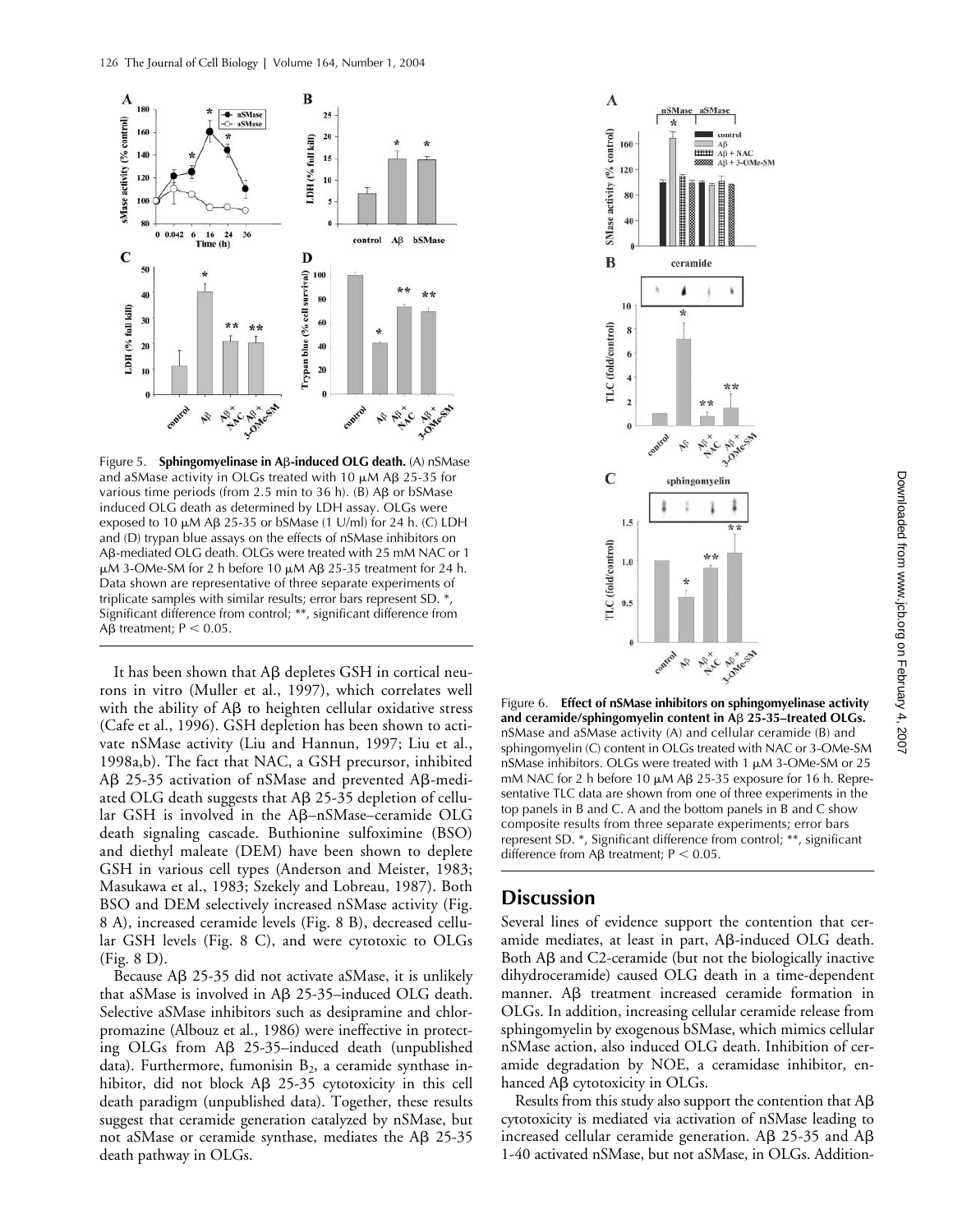

Figure 7. **Treatment of OLGs with nSMase antisense oligonucleotides.** OLGs were treated with sense or antisense oligonucleotides specific for nSMase 4 h before 20  $\mu$ M A $\beta$  addition. After 24 h, the cells were harvested and assayed for nSMase activity (A), ceramide content (B), and MTT (C). The graph depicts a representative of three separate experiments with similar results; error bars represent SD. \*, Significant differences compared with A $\beta$  treatment alone;  $P < 0.05$ .

ally, nSMase inhibitors such as 3-OMe-SM and NAC (also an antioxidant) prevented A $\beta$  25-35–induced nSMase activity, which resulted in decreased ceramide synthesis from sphingomyelin and protected OLGs from Aß 25-35 cytotoxicity. Antisense oligonucleotides specific for nSMase also attenuated Aß-induced OLG cell death, further implicating nSMase as a mediator. Chemical agents such as BSO and DEM that deplete cellular GSH content also activated nSMase in OLGs and caused cell death. The specific role of nSMase in Aß-induced OLG death is supported by the finding that pharmacological inhibition of nSMase, but not aSMase or ceramide synthase, prevented Aß 25-35-induced OLG death.

The exact mechanism underlying  $A\beta$ -mediated nSMase activation remains to be elucidated but may involve changes in the cellular redox state and/or GSH metabolism (Sawai and Hannun, 1999); GSH is the most abundant thiol-containing compound in living cells. nSMase enzymatic activity is directly regulated by cellular GSH content (Liu and Hannun, 1997; Liu et al., 1998a,b).  $\mathsf{AB}$  has been shown to deplete GSH in cultured cortical neurons (Muller et al., 1997), and depletion of cellular GSH stores by oxidative stress has been proposed as a prime mechanism underlying the A $\beta$  cytotoxic action (Muller et al., 1997; Pereira et al., 1999). Thus, it is plausible that a decrease in GSH level subsequent to  $A\beta$  exposure may activate nSMase in OLGs. NAC, a GSH precursor, controll

SMase activity (%  $12($ 

B

 $\mathbf C$ 

GSH

D  $120$ 

MTT (% cell survival)

 $\overline{\mathbf{36}}$ 

60

 $40$ 

 $\overline{20}$ 

 $12$ 

 $\mathbf{1}$ (nmols/mg)

160

 $\overline{\mathbf{3}}$ 

40

control AB

Control  $A\beta$ 

ceramide

control Aß BSO DEM

control AB BSO DEM

**BSO DEM** 

**BSO DEM** 

Figure 8. **Effects of GSH depleting agents compared with A**- **25-35 on sphingomyelinase activity, cellular GSH content, and cell survival.** OLGs were treated with 10  $\mu$ M Aß 25-35, 100  $\mu$ M BSO, or 500  $\mu$ M DEM for 16 h before measurement of sphingomyelinase activity (A), ceramide synthesis (B), or GSH content (C), or 24 h before MTT assay (D). Data shown in A, C, and D are representative of three separate experiments of triplicate samples and, in B, of two separate experiments with similar findings; error bars represent SD. \*, Significant difference from control;  $P < 0.05$ .

inhibited AB 25-35 activation of nSMase and protected OLGs against Aß-induced death, whereas depletion of cellular GSH stores by BSO or DEM resulted in selective activation of nSMase and OLG death. Although the agents used to manipulate GSH levels may be relatively nonspecific, these findings raise the possibility that the activation of nSMase by Aß may involve the depletion of cellular GSH content.

Oxidative stress plays a prominent role in Aß-mediated neuronal and OLG death (Behl et al., 1994; Behl, 1999; Markesbery, 1999; Xu et al., 2001). Brain tissue is especially sensitive to oxidative injury because of its higher metabolic rate driven by glucose, lower concentrations of protective antioxidants, and higher levels of polyunsaturated fatty acids that are susceptible to lipid peroxidation (Behl and Sagara, 1997; Behl, 1999; Markesbery, 1999). Although Aß-mediated oxidative stress induces mtDNA damage (Bozner et al., 1997; Xu et al., 2001) and activates selected transcription factors including NF-KB and AP-1 (Abate et al., 1990; Schreck et al., 1991; Pinkus et al., 1996; Xu et al., 2001), the mechanism by which  $\text{AB}$  induces oxidative stress in the AD brain remains unknown. Ceramide has emerged as a potent second messenger in oxidative stress-induced apoptosis (Hannun and Luberto, 2000). Hydrogen peroxide (Goldkorn et al., 1998), 1-β-D-arabinofuranosylcytosine (Bradshaw et al., 1996), daunorubicin (Jaffrezou et al., 1996), TNF-α (Bezombes et al., 1998), γ-rays (Bruno et al., 1998), hypoxia (Yoshimura et al., 1998), CD40 activation (Segui et al., 1999), and sindbis virus infection (Jan et al., 2000) are among the agents that can mediate cell death via nSMase activation, thus emphasizing the central role of the nSMase– ceramide cascade. Results shown here provide a unique signaling pathway from cell surface Aß engagement, induction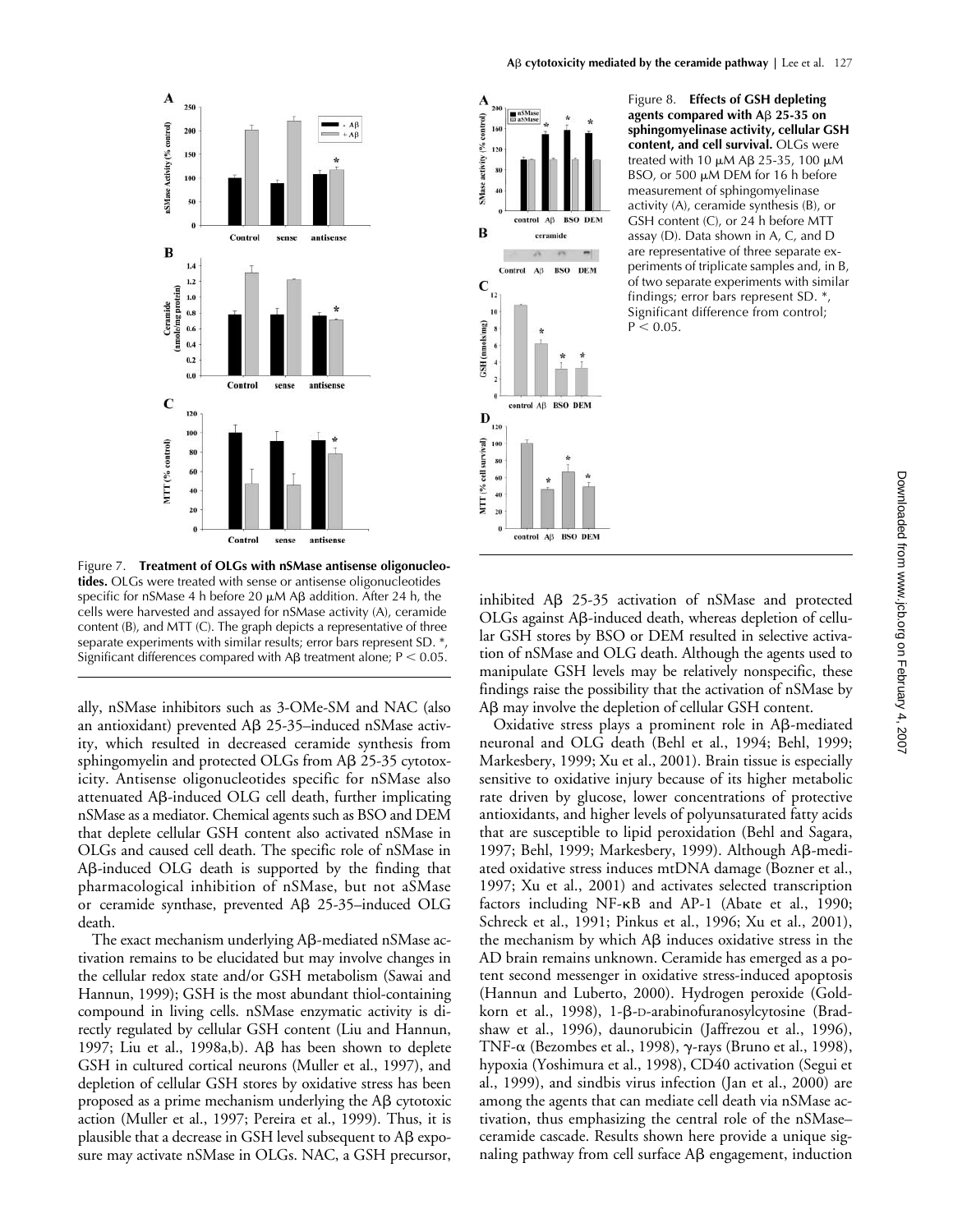of oxidative stress, and activation of the nSMase–ceramide cascade culminating in OLG death.

In summary, this work demonstrates a novel mechanism for Aß-induced OLG death. These results reveal a causal relationship between A $\beta$  exposure and the activation of the nSMase–ceramide pathway, which is likely to involve heightened oxidative stress after depletion of cellular GSH stores. In addition, we have evidence that activation of the nSMase-ceramide cascade may also contribute to  $A\beta$ induced death of cortical neurons and cerebral endothelial cells (unpublished data), thereby suggesting that this cascade may be operating in many cell types other than OLGs. Aβ→nSMase→ceramide cascade represents a novel signaling pathway that contributes at least in part to  $A\beta$  cytotoxicity to various types of brain cells. Identification of this pathway may lead to the development of more effective therapeutic strategies aimed at preventing Aß-induced cell death. For instance, blockade of the Aß-activated death signaling process can be achieved by pharmacological modulation of nSMase activity as demonstrated in this work.

## **Materials and methods**

#### **Reagents and cell culture**

All chemicals were purchased from Sigma-Aldrich, and all cell culture reagents were purchased from Invitrogen unless otherwise specified. B104 cells (a gift from David Schubert, Salk Institute for Biological Studies, La Jolla, CA) were cultured in DME supplemented with 10% FBS, 100 U/ml penicillin, and 100  $\mu$ g/ml streptomycin.

#### **OLG culture**

Neurospheres were cultured using the methods of Zhang et al. (1999) with modifications. In brief, embryonic rat brains (E14–16 d) were dissected, homogenized gently in DME/Ham's F12, and centrifuged at 350 *g* for 5 min. The pellet was digested with 0.05% trypsin in 1.5 ml of 0.53 M EDTA for 30 min at 37°C, followed by the addition of 1.5 ml DME/Ham's F12 with 20% FBS, and filtered through 10-um nylon mesh. The filtrate was centrifuged at 350 *g* for 5 min, and the pellet was washed twice with DME/ Ham's F12. Dissociated cells were layered on a preequilibrated Percoll gradient (formed by centrifuging 50% Percoll and 50% DME/Ham's F12 at 23,500 *g* for 1 h at 4C) and centrifuged at 3,500 *g* for 15 min. The fraction containing glial progenitors banding between myelin and blood cell layers was recovered and washed twice with DME/Ham's F12 followed by another wash with neurosphere culture medium (DME/Ham's F12/Hepes, N1 supplement,  $25 \mu g/ml$  insulin,  $130 \text{ ng/ml}$  progesterone,  $20 \text{ ng/ml}$  of basic FGF, and 20 ng/ml EGF). The cell pellet was resuspended in 20 ml of neurosphere culture medium and seeded in 75-mm culture flasks. After 24 h, when neurospheres had formed, 5 ml of fresh medium was added to each culture every other day for 7 d, and then the neurosphere cultures were split  $(1:2)$ . The neurospheres were dissociated gently 10 times with a syringe and a 25-gauge needle and centrifuged at 350 *g*. The resulting cell pellets were treated with 0.05% trypsin/0.53 mM EDTA and centrifuged at 350 *g* for 10 min. The cells were resuspended in progenitor medium (69% DME/Ham's F12/Hepes containing N1 supplement, 10 µg/ml insulin, 20 nM progesterone, 30% conditioned medium from B104 cells, and 1% FBS) and plated on 100-mm culture dishes precoated with poly-L-ornithine. For differentiated OLG cultures, progenitor cells were detached with trypsin/ EDTA and cultured on poly-L-ornithine–coated plates or coverslips in mature OLG medium (DME/Ham's F12; N1 supplement, 20 μg/ml biotin; 20 μg/ml triiodo-L-thyronine, T3, and 1% FBS).

#### **Immunocytochemistry**

Differentiated OLG cultures were fixed in 4% PFA, washed in PBS, and blocked with 5% goat serum. Fixed cells were incubated with the primary antibody overnight at 4°C. The following primary antibodies were used: anti–mouse CNP, anti–mouse Rip, anti–mouse PLP (Chemicon), and anti– mouse GalC (Cedarlane Laboratories) at a concentration of 1:100. The secondary antibody, anti–mouse IgG conjugated to FITC (Vector Laboratories), was added for 1 h at RT. The cells were washed in PBS and visual-

ized using a confocal microscope (model LSM 5 Pascal; Carl Zeiss MicroImaging, Inc.) equipped with a CCD camera (model Axiocam HR; Carl Zeiss MicroImaging, Inc.). Images were collected and processed using Adobe Photoshop software.

#### **Sphingomyelinase assay**

The cells were washed twice with PBS, pH 7.4, and lysed in 0.2% Triton X-100 for 10 min at 4°C. The lysates were sonicated for  $30 s$  in ice-cold bath, and protein concentrations were determined by Lowry assay (Lowry et al., 1951). A sphingomyelinase substrate, [methyl- $14C$ ]sphingomyelin (55 mCi/ mmol; Amersham Biosciences), was evaporated to dryness and resuspended in either 25  $\mu$ l of nSMase assay buffer (40 mM Hepes, 5 mM MgCl<sub>2</sub>, and 0.2% Triton X-100, pH 7.4) or aSMase assay buffer (250 mM sodium acetate and 0.2% Triton X-100, pH 5.2) and sonicated to form micelles on ice until use. Each reaction containing 25  $\mu$ l of cell lysate protein (1 mg/ml) and 25 µl [methyl-<sup>14</sup>C]sphingomyelin (0.23 nmol) in nSMase or aSMase assay buffer was incubated for 2 h at 37°C. The reaction was terminated with 200  $\mu$ l CHCl<sub>3</sub>/methanol (1:1) and 90  $\mu$ l H<sub>2</sub>O followed by vigorous agitation. The samples were centrifuged at 6,000 *g* for 5 min. [<sup>14</sup>C]Phosphocholine in the aqueous phase (120  $\mu$ ) was collected for liquid scintillation counting. Phosphocholine is the degraded moiety of sphingomyelin after ceramide is released by nSMase or aSMase. The aSMase or nSMase activity was calculated as picomoles of sphingomyelin hydrolyzed by 1 mg of total proteins per hour and expressed as a percentage of control values.

#### **TLC**

OLGs with or without A $\beta$  25-35 treatment were cultured with 10  $\mu$ Ci [ 3 H]palmitate (1 mCi/ml; Amersham Biosciences; Kaneko et al., 1995). The labeled cells were collected and washed twice with PBS, pH 7.4, to remove free isotope before lipid extraction (Xu et al., 1998). The cell pellet was resuspended in 400 µl methanol/1 N HCl (100:6, vol/vol) followed by 800  $\mu$ l chloroform and 240  $\mu$ l H<sub>2</sub>O. The sample was mixed and centrifuged at 6,000 *g* for 5 min. The lipid fraction was reextracted with 1 ml chloroform/methanol (2:1, vol/vol) and applied to a TLC plate. The solvent was chloroform/methanol/acetic acid/H<sub>2</sub>O (85:4.5:5:0.5, vol/vol) for ceramide and chloroform/methanol/acetic acid/water (65:25:8.8:4.5, vol/vol) for sphingomyelin. Plates were air dried and sprayed with 1 M sodium salicylate for autoradiography. Standard lipids were stained by rhodamine 6G (Sigma-Aldrich) and visualized by UV light.

#### **Quantitative ceramide analysis by ESI/MS**

After three washes with PBS, pH 7.4, OLGs harvested from 100-mm culture plates with or without A $\beta$  25-35 treatment were homogenized in 0.5 ml PBS, pH 7.4, with a glass tissue grinder. A bicinchomic protein assay kit was used to determine the protein concentration before lipid extraction (Pierce Chemical Co.). Lipids from the homogenates were extracted as described previously with modifications (Bligh and Dyer, 1959) using 50 mM LiOH in the aqueous layer and C17:0 ceramide (2 nmol/mg protein) as an internal standard for quantitation of ceramide content. These molecular species represent  $\leq 1\%$  of the endogenous cellular lipid mass. The lipid extracts were dried under a nitrogen stream, dissolved in chloroform, desalted with Sep-Pak columns, and filtered with 0.2  $\mu$ m PTFE syringe filters (Fisher Scientific). Lipids were reextracted with 20 mM LiOH in the aqueous layer, dried under a nitrogen stream, and resuspended in 0.5 ml of chloroform/methanol (1:1, vol/vol) for ESI/MS analysis.

ESI/MS analysis was performed using a spectrometer (model TSQ-7000; Finnigan) equipped with an electrospray ion source as described previously (Han et al., 1996, 2001). A 5-min period of signal averaging in the profile mode was used for each spectrum of a lipid extract. All extracts were directly infused into the ESI chamber using a syringe pump at 1  $\mu$ // min flow rate. Ceramide in the lipid extracts was quantitated directly as deprotenated ions ( $[M-H]$ ) in comparison with an internal standard ( $C17:0$ ceramide) after correction for  ${}^{13}C$  isotope effects in the negative-ion mode. Ion peaks were identified using tandem mass spectroscopic analyses as described previously (Han and Gross, 1995).

#### **Cell death assays**

OLG viability was quantitated by 3-(4,5-dimethylthiazol-2-yl)-2,5-diphenyltetrazolium bromide (MTT) assay and trypan blue exclusion method. Cell death was also assessed by the amount of lactate dehydrogenase  $(LDH)$  release into the culture medium after A $\beta$  or C2-ceramide treatment (Koh and Choi, 1987; Shaikh et al., 1997; Xu et al., 1998). The amount of LDH released by cells killed with Triton X-100 was considered maximal cell death or "full kill" (Xu et al., 1998).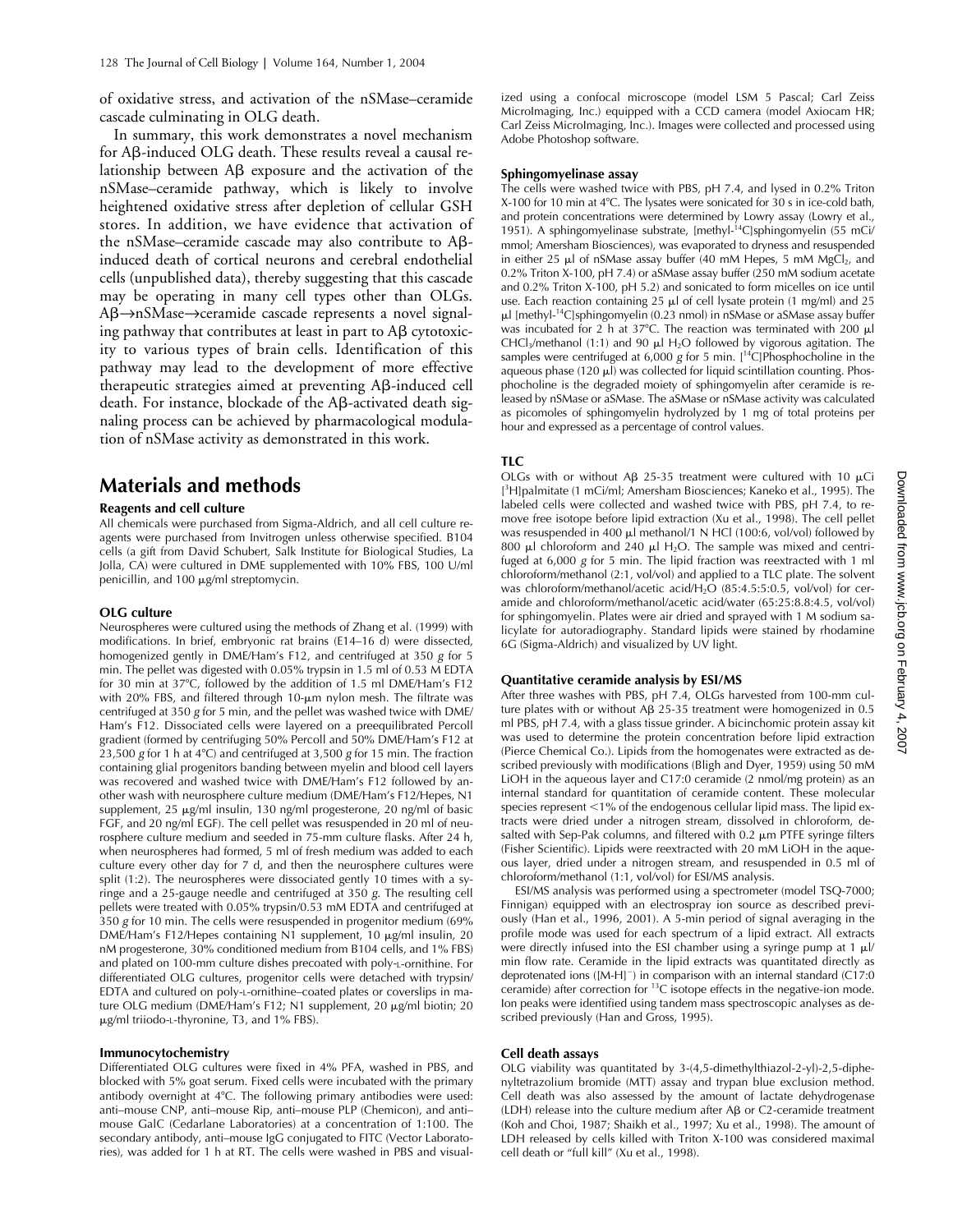#### **Assay for cellular GSH content**

Cellular GSH levels were determined using a GSH-400 colorimetric assay kit (Calbiochem-Novabiochem). Triplicate samples  $(3 \times 10^6 \text{ cells})$  were collected by centrifugation and washed twice with PBS, pH 7.4. The cell pellets were treated with 5% metaphosphoric acid (Sigma-Aldrich). A Teflon pestle was used to homogenize the cells. Protein concentrations were determined by Lowry assay (Lowry et al., 1951). The homogenates were centrifuged at 3,000 *g* for 10 min at 4°C. Supernatants were assayed for GSH according to the instructions provided with the kit. A standard curve was generated with graded concentrations of GSH  $(5-40 \mu M)$ . GSH concentration was measured by absorbance at 400 nm with a spectrophotometer.

#### **nSMase antisense oligonucleotides**

Morpholino sense (GCCGCAGAGAAAAGTTGTGCTTCAT) and antisense (CCTCTTACCTCAGTTACAATTTATA) oligonucleotides were generated for nSMase (Gene Tools, LLC). OLGs in serum-free medium were treated with  $1.4 \mu$ M oligonucleotides in EPEI delivery solution (per manufacturer's instructions; Gene Tools) for 4 h. The medium was exchanged and A $\beta$  was added for 24 h, after which cells were harvested for nSMase activity or cell death determination.

#### **Statistical analysis**

Results are expressed as mean  $\pm$  SD. Differences among groups were analyzed by one-way ANOVA followed by Bonferroni's post-hoc *t* test to determine statistical significance. Comparison between two experimental groups was based on two-tailed  $t$  test.  $P < 0.05$  was considered statistically significant.

We would like to thank Dr. Yannan Ouyang for his technical expertise in confocal microscopy.

This work was supported by National Institutes of Heath grants NS37230 and NS40525.

Submitted: 2 July 2003 Accepted: 19 November 2003

## **References**

- Abate, C., L. Patel, F.J. Rauscher, III, and T. Curran. 1990. Redox regulation of fos and jun DNA-binding activity in vitro. *Science.* 249:1157–1161.
- Albouz, S., F. Le Saux, D. Wenger, J.J. Hauw, and N. Baumann. 1986. Modifications of sphingomyelin and phosphatidylcholine metabolism by tricyclic antidepressants and phenothiazines. *Life Sci.* 38:357–363.
- Anderson, M.E., and A. Meister. 1983. Transport and direct utilization of gammaglutamylcyst(e)ine for glutathione synthesis. *Proc. Natl. Acad. Sci. USA.* 80: 707–711.
- Askanas, V., J. McFerrin, S. Baque, R.B. Alvarez, E. Sarkozi, and W.K. Engel. 1996. Transfer of beta-amyloid precursor protein gene using adenovirus vector causes mitochondrial abnormalities in cultured normal human muscle. *Proc. Natl. Acad. Sci. USA.* 93:1314–1319.
- Back, S.A., X. Gan, Y. Li, P.A. Rosenberg, and J.J. Volpe. 1998. Maturationdependent vulnerability of oligodendrocytes to oxidative stress-induced death caused by glutathione depletion. *J. Neurosci.* 18:6241–6253.
- Behl, C. 1999. Alzheimer's disease and oxidative stress: implications for novel therapeutic approaches. *Prog. Neurobiol.* 57:301–323.
- Behl, C., and Y. Sagara. 1997. Mechanism of amyloid beta protein induced neuronal cell death: current concepts and future perspectives. *J. Neural Transm. Suppl.* 49:125–134.
- Behl, C., J.B. Davis, R. Lesley, and D. Schubert. 1994. Hydrogen peroxide mediates amyloid beta protein toxicity. *Cell.* 77:817–827.
- Bezombes, C., N. Maestre, G. Laurent, T. Levade, A. Bettaieb, and J.P. Jaffrezou. 1998. Restoration of TNF-alpha-induced ceramide generation and apoptosis in resistant human leukemia KG1a cells by the P-glycoprotein blocker PSC833. *FASEB J.* 12:101–109.
- Blasko, I., T.L. Schmitt, E. Steiner, K. Trieb, and B. Grubeck-Loebenstein. 1997. Tumor necrosis factor alpha augments amyloid beta protein (25-35) induced apoptosis in human cells. *Neurosci. Lett.* 238:17–20.
- Bligh, E.G., and W.J. Dyer. 1959. A rapid method of total lipid extraction and purification. *Can. J. Med. Sci.* 37:911–917.
- Bose, R., M. Verheij, A. Haimovitz-Friedman, K. Scotto, Z. Fuks, and R. Kolesnick. 1995. Ceramide synthase mediates daunorubicin-induced apoptosis: an alternative mechanism for generating death signals. *Cell.* 82:405–414.
- Bozner, P., V. Grishko, S.P. LeDoux, G.L. Wilson, Y.C. Chyan, and M.A. Pappolla. 1997. The amyloid beta protein induces oxidative damage of mitochondrial DNA. *J. Neuropathol. Exp. Neurol.* 56:1356–1362.
- Bradshaw, C.D., K.M. Ella, A.L. Thomas, C. Qi, and K.E. Meier. 1996. Effects of Ara-C on neutral sphingomyelinase and mitogen- and stress-activated protein kinases in T-lymphocyte cell lines. *Biochem. Mol. Biol. Int.* 40:709–719.
- Brera, B., A. Serrano, and M.L. de Ceballos. 2000. beta-amyloid peptides are cytotoxic to astrocytes in culture: a role for oxidative stress. *Neurobiol. Dis.* 7:395–405.
- Bruce-Keller, A.J., J.G. Begley, W. Fu, D.A. Butterfield, D.E. Bredesen, J.B. Hutchins, K. Hensley, and M.P. Mattson. 1998. Bcl-2 protects isolated plasma and mitochondrial membranes against lipid peroxidation induced by hydrogen peroxide and amyloid beta-peptide. *J. Neurochem.* 70:31–39.
- Bruno, A.P., G. Laurent, D. Averbeck, C. Demur, J. Bonnet, A. Bettaieb, T. Levade, and J.P. Jaffrezou. 1998. Lack of ceramide generation in TF-1 human myeloid leukemic cells resistant to ionizing radiation. *Cell Death Differ.* 5:172–182.
- Cafe, C., C. Torri, L. Bertorelli, N. Angeretti, E. Lucca, G. Forloni, and F. Marzatico. 1996. Oxidative stress after acute and chronic application of beta-amyloid fragment 25-35 in cortical cultures. *Neurosci. Lett.* 203:61–65.
- Coroneos, E., M. Martinez, S. McKenna, and M. Kester. 1995. Differential regulation of sphingomyelinase and ceramidase activities by growth factors and cytokines. Implications for cellular proliferation and differentiation. *J. Biol. Chem.* 270:23305–23309.
- Davis-Salinas, J., S.M. Saporito-Irwin, C.W. Cotman, and W.E. Van Nostrand. 1995. Amyloid beta-protein induces its own production in cultured degenerating cerebrovascular smooth muscle cells. *J. Neurochem.* 65:931–934.
- de la Monte, S.M., Y.K. Sohn, and J.R. Wands. 1997. Correlates of p53- and Fas (CD95)-mediated apoptosis in Alzheimer's disease. *J. Neurol. Sci.* 152:73–83.
- Dobrowsky, R.T., G.M. Jenkins, and Y.A. Hannun. 1995. Neurotrophins induce sphingomyelin hydrolysis. Modulation by co-expression of p75NTR with Trk receptors. *J. Biol. Chem.* 270:22135–22142.
- Estus, S., T.E. Golde, T. Kunishita, D. Blades, D. Lowery, M. Eisen, M. Usiak, X.M. Qu, T. Tabira, B.D. Greenberg, et al. 1992. Potentially amyloidogenic, carboxyl-terminal derivatives of the amyloid protein precursor. *Science.* 255:726–728.
- Garcia-Ruiz, C., A. Colell, M. Mari, A. Morales, and J.C. Fernandez-Checa. 1997. Direct effect of ceramide on the mitochondrial electron transport chain leads to generation of reactive oxygen species. Role of mitochondrial glutathione. *J. Biol. Chem.* 272:11369–11377.
- Goldkorn, T., N. Balaban, M. Shannon, V. Chea, K. Matsukuma, D. Gilchrist, H. Wang, and C. Chan. 1998.  $H_2O_2$  acts on cellular membranes to generate ceramide signaling and initiate apoptosis in tracheobronchial epithelial cells. *J. Cell Sci.* 111:3209–3220.
- Haass, C., M.G. Schlossmacher, A.Y. Hung, C. Vigo-Pelfrey, A. Mellon, B.L. Ostaszewski, I. Lieberburg, E.H. Koo, D. Schenk, D.B. Teplow, et al. 1992. Amyloid beta-peptide is produced by cultured cells during normal metabolism. *Nature.* 359:322–325.
- Haimovitz-Friedman, A., C.C. Kan, D. Ehleiter, R.S. Persaud, M. McLoughlin, Z. Fuks, and R.N. Kolesnick. 1994. Ionizing radiation acts on cellular membranes to generate ceramide and initiate apoptosis. *J. Exp. Med.* 180:525–535.
- Han, X., and R.W. Gross. 1995. Structural determination of picomole amounts of phospholipids via electrospray ionization tandem mass spectrometry. *J. Am. Soc. Mass Spectrom.* 6:1202–1210.
- Han, X., R.A. Gubitosi-Klug, B.J. Collins, and R.W. Gross. 1996. Alterations in individual molecular species of human platelet phospholipids during thrombin stimulation: electrospray ionization mass spectrometry-facilitated identification of the boundary conditions for the magnitude and selectivity of thrombin-induced platelet phospholipid hydrolysis. *Biochemistry.* 35:5822– 5832.
- Han, X., D.M. Holtzman, and D.W. McKeel. 2001. Plasmalogen deficiency in early Alzheimer's disease subjects and in animal models: molecular characterization using electrospray ionization mass spectrometry. *J. Neurochem.* 77: 1168–1180.
- Hannun, Y.A. 1996. Functions of ceramide in coordinating cellular responses to stress. *Science.* 274:1855–1859.
- Hannun, Y.A., and C. Luberto. 2000. Ceramide in the eukaryotic stress response. *Trends Cell Biol.* 10:73–80.
- Huang, S.S., F.W. Huang, J. Xu, S. Chen, C.Y. Hsu, and J.S. Huang. 1998. Amyloid beta-peptide possesses a transforming growth factor-beta activity. *J. Biol. Chem.* 273:27640–27644.
- Jaffrezou, J.P., T. Levade, A. Bettaieb, N. Andrieu, C. Bezombes, N. Maestre, S.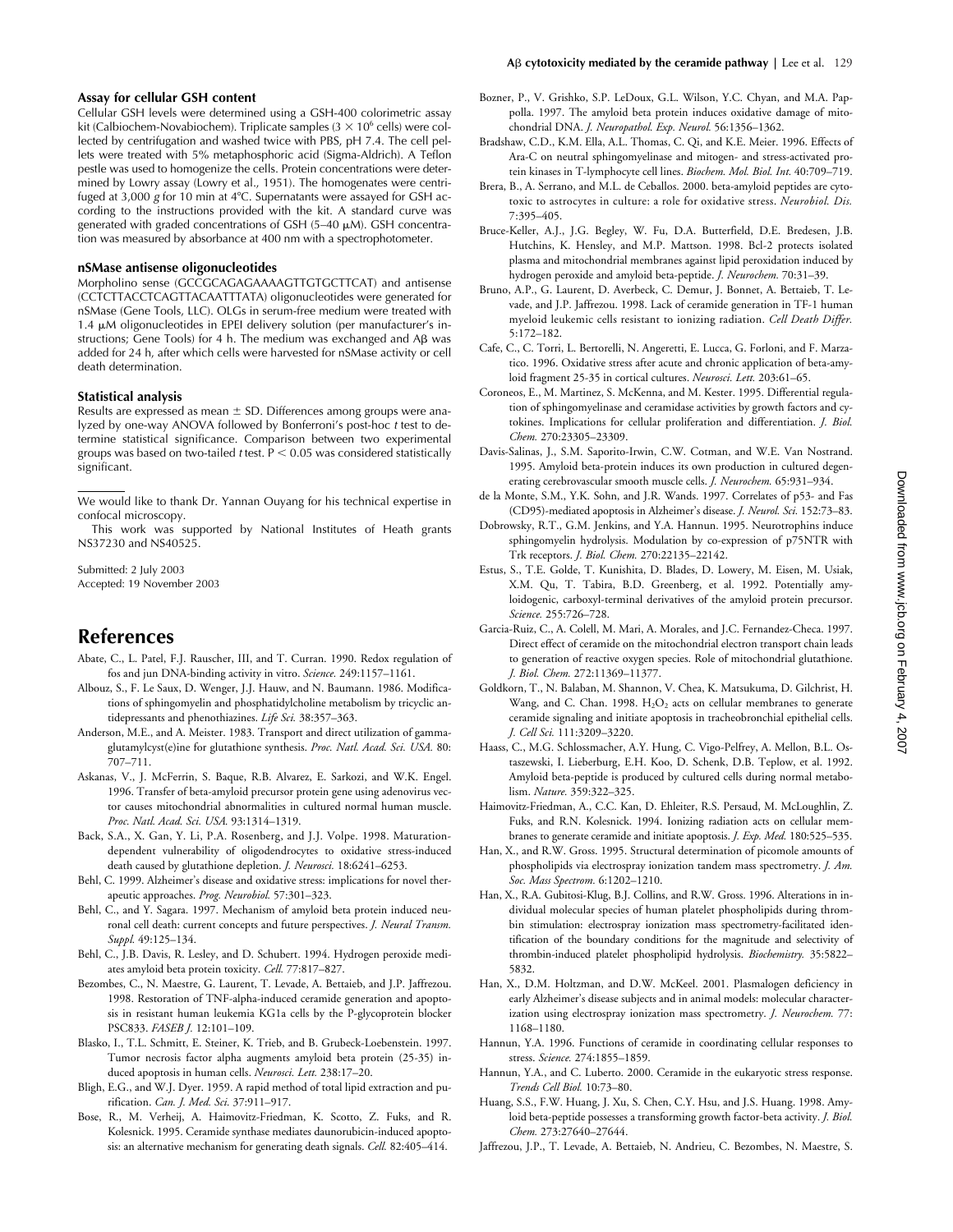Vermeersch, A. Rousse, and G. Laurent. 1996. Daunorubicin-induced apoptosis: triggering of ceramide generation through sphingomyelin hydrolysis. *EMBO J.* 15:2417–2424.

- Jan, J.T., S. Chatterjee, and D.E. Griffin. 2000. Sindbis virus entry into cells triggers apoptosis by activating sphingomyelinase, leading to the release of ceramide. *J. Virol.* 74:6425–6432.
- Jarvis, W.D., R.N. Kolesnick, F.A. Fornari, R.S. Traylor, D.A. Gewirtz, and S. Grant. 1994. Induction of apoptotic DNA damage and cell death by activation of the sphingomyelin pathway. *Proc. Natl. Acad. Sci. USA.* 91:73–77.
- Juurlink, B.H., S.K. Thorburne, and L. Hertz. 1998. Peroxide-scavenging deficit underlies oligodendrocyte susceptibility to oxidative stress. *Glia.* 22:371–378.
- Kaneko, I., N. Yamada, Y. Sakuraba, M. Kamenosono, and S. Tutumi. 1995. Suppression of mitochondrial succinate dehydrogenase, a primary target of betaamyloid, and its derivative racemized at Ser residue. *J. Neurochem.* 65:2585– 2593.
- Kawai, M., R.N. Kalaria, P. Cras, S.L. Siedlak, M.E. Velasco, E.R. Shelton, H.W. Chan, B.D. Greenberg, and G. Perry. 1993. Degeneration of vascular muscle cells in cerebral amyloid angiopathy of Alzheimer disease. *Brain Res.* 623: 142–146.
- Koh, J.Y., and D.W. Choi. 1987. Quantitative determination of glutamate mediated cortical neuronal injury in cell culture by lactate dehydrogenase efflux assay. *J. Neurosci. Methods.* 20:83–90.
- Kolesnick, R.N., and M. Kronke. 1998. Regulation of ceramide production and apoptosis. *Annu. Rev. Physiol.* 60:643–665.
- Kyriakis, J.M., and J. Avruch. 1996. Protein kinase cascades activated by stress and inflammatory cytokines. *Bioessays.* 18:567–577.
- Larocca, J.N., M. Farooq, and W.T. Norton. 1997. Induction of oligodendrocyte apoptosis by C2-ceramide. *Neurochem. Res.* 22:529–534.
- Levade, T., and J.P. Jaffrezou. 1999. Signalling sphingomyelinases: which, where, how and why? *Biochim. Biophys. Acta.* 1438:1–17.
- Lister, M.D., Z.S. Ruan, and R. Bittman. 1995. Interaction of sphingomyelinase with sphingomyelin analogs modified at the C-1 and C-3 positions of the sphingosine backbone. *Biochim. Biophys. Acta.* 1256:25–30.
- Liu, B., and Y.A. Hannun. 1997. Inhibition of the neutral magnesium-dependent sphingomyelinase by glutathione. *J. Biol. Chem.* 272:16281–16287.
- Liu, B., N. Andrieu-Abadie, T. Levade, P. Zhang, L.M. Obeid, and Y.A. Hannun. 1998a. Glutathione regulation of neutral sphingomyelinase in tumor necrosis factor-alpha-induced cell death. *J. Biol. Chem.* 273:11313–11320.
- Liu, B., D.F. Hassler, G.K. Smith, K. Weaver, and Y.A. Hannun. 1998b. Purification and characterization of a membrane bound neutral pH optimum magnesium-dependent and phosphatidylserine-stimulated sphingomyelinase from rat brain. *J. Biol. Chem.* 273:34472–34479.
- Lowry, O.H., N.J. Rosebrough, A.L. Farr, and R.J. Randall. 1951. Protein measurement with the Folin-Phenol reagents. *J. Biol. Chem.* 193:265–275.
- Markesbery, W.R. 1999. The role of oxidative stress in Alzheimer disease. *Arch. Neurol.* 56:1449–1452.
- Masters, C.L., G. Multhaup, G. Simms, J. Pottgiesser, R.N. Martins, and K. Beyreuther. 1985. Neuronal origin of a cerebral amyloid: neurofibrillary tangles of Alzheimer's disease contain the same protein as the amyloid of plaque cores and blood vessels. *EMBO J.* 4:2757–2763.
- Masukawa, T., T. Nishimura, H. Kito, and H. Iwata. 1983. Influence of diethylmaleate on the formation of bis(methylmercuric)selenide and methylmercury distribution in rats. *J. Pharmacobiodyn.* 6:950–953.
- McDonald, J.W., X.Z. Liu, Y. Qu, S. Liu, S.K. Mickey, D. Turetsky, D.I. Gottlieb, and D.W. Choi. 1999. Transplanted embryonic stem cells survive, differentiate and promote recovery in injured rat spinal cord. *Nat. Med.* 5:1410–1412.
- Muller, W.E., F.J. Romero, S. Perovic, G. Pergande, and P. Pialoglou. 1997. Protection of flupirtine on beta-amyloid-induced apoptosis in neuronal cells in vitro: prevention of amyloid-induced glutathione depletion. *J. Neurochem.* 68:2371–2377.
- Okazaki, T., R.M. Bell, and Y.A. Hannun. 1989. Sphingomyelin turnover induced by vitamin D3 in HL-60 cells. Role in cell differentiation. *J. Biol. Chem.* 264:19076–19080.
- Pahan, K., F.G. Sheikh, M. Khan, A.M. Namboodiri, and I. Singh. 1998. Sphingomyelinase and ceramide stimulate the expression of inducible nitric-oxide synthase in rat primary astrocytes. *J. Biol. Chem.* 273:2591–2600.
- Pereira, C., M.S. Santos, and C. Oliveira. 1999. Involvement of oxidative stress on the impairment of energy metabolism induced by A beta peptides on PC12 cells: protection by antioxidants. *Neurobiol. Dis.* 6:209–219.
- Pinkus, R., L.M. Weiner, and V. Daniel. 1996. Role of oxidants and antioxidants in the induction of AP-1, NF-kappaB, and glutathione S-transferase gene ex-

pression. *J. Biol. Chem.* 271:13422–13429.

- Sawai, H., and Y.A. Hannun. 1999. Ceramide and sphingomyelinases in the regulation of stress responses. *Chem Phys. Lipids.* 102:141–147.
- Schapira, A.H. 1996. Oxidative stress and mitochondrial dysfunction in neurodegeneration. *Curr. Opin. Neurol.* 9:260–264.
- Schreck, R., P. Rieber, and P.A. Baeuerle. 1991. Reactive oxygen intermediates as apparently widely used messengers in the activation of the NF-kappa B transcription factor and HIV-1. *EMBO J.* 10:2247–2258.
- Scurlock, B., and G. Dawson. 1999. Differential responses of oligodendrocytes to tumor necrosis factor and other pro-apoptotic agents: role of ceramide in apoptosis. *J. Neurosci. Res.* 55:514–522.
- Segui, B., N. Andrieu-Abadie, S. Adam-Klages, O. Meilhac, D. Kreder, V. Garcia, A.P. Bruno, J.P. Jaffrezou, R. Salvayre, M. Kronke, and T. Levade. 1999. CD40 signals apoptosis through FAN-regulated activation of the sphingomyelin-ceramide pathway. *J. Biol. Chem.* 274:37251–37258.
- Shaikh, A.Y., J. Xu, Y. Wu, L. He, and C.Y. Hsu. 1997. Melatonin protects bovine cerebral endothelial cells from hyperoxia-induced DNA damage and death. *Neurosci. Lett.* 229:193–197.
- Singh, I., K. Pahan, M. Khan, and A.K. Singh. 1998. Cytokine-mediated induction of ceramide production is redox-sensitive. Implications to proinflammatory cytokine-mediated apoptosis in demyelinating diseases. *J. Biol. Chem.* 273:20354–20362.
- Soderberg, M., C. Edlund, I. Alafuzoff, K. Kristensson, and G. Dallner. 1992. Lipid composition in different regions of the brain in Alzheimer's disease/senile dementia of Alzheimer's type. *J. Neurochem.* 59:1646–1653.
- Spiegel, S., and A.H. Merrill, Jr. 1996. Sphingolipid metabolism and cell growth regulation. *FASEB J.* 10:1388–1397.
- Sugita, M., M. Willians, J.T. Dulaney, and H.W. Moser. 1975. Ceramidase and ceramide synthesis in human kidney and cerebellum. Description of a new alkaline ceramidase. *Biochim. Biophys. Acta.* 398:125–131.
- Szekely, J.G., and A.U. Lobreau. 1987. The effect of glutathione depletion by diamide, diethyl maleate or buthione sulfoximine on the surface structure of mouse L-cells. *Scanning Microsc.* 1:273–281.
- Tepper, C.G., S. Jayadev, B. Liu, A. Bielawska, R. Wolff, S. Yonehara, Y.A. Hannun, and M.F. Seldin. 1995. Role for ceramide as an endogenous mediator of Fas-induced cytotoxicity. *Proc. Natl. Acad. Sci. USA.* 92:8443–8447.
- Testi, R. 1996. Sphingomyelin breakdown and cell fate. *Trends Biochem. Sci.* 21: 468–471.
- Thomas, T., G. Thomas, C. McLendon, T. Sutton, and M. Mullan. 1996. beta-Amyloid-mediated vasoactivity and vascular endothelial damage. *Nature.* 380:168–171.
- Thorburne, S.K., and B.H. Juurlink. 1996. Low glutathione and high iron govern the susceptibility of oligodendroglial precursors to oxidative stress. *J. Neurochem.* 67:1014–1022.
- Tonnetti, L., M.C. Veri, E. Bonvini, and L. D'Adamio. 1999. A role for neutral sphingomyelinase-mediated ceramide production in T cell receptor-induced apoptosis and mitogen-activated protein kinase–mediated signal transduction. *J. Exp. Med.* 189:1581–1589.
- Verheij, M., R. Bose, X.H. Lin, B. Yao, W.D. Jarvis, S. Grant, M.J. Birrer, E. Szabo, L.I. Zon, J.M. Kyriakis, et al. 1996. Requirement for ceramide-initiated SAPK/JNK signalling in stress-induced apoptosis. *Nature.* 380:75–79.
- Xu, J., C.H. Yeh, S. Chen, L. He, S.L. Sensi, L.M. Canzoniero, D.W. Choi, and C.Y. Hsu. 1998. Involvement of de novo ceramide biosynthesis in tumor necrosis factor-alpha/cycloheximide-induced cerebral endothelial cell death. *J. Biol. Chem.* 273:16521–16526.
- Xu, J., S. Chen, S.H. Ahmed, H. Chen, G. Ku, M.P. Goldberg, and C.Y. Hsu. 2001. Amyloid-beta peptides are cytotoxic to oligodendrocytes. *J. Neurosci.* 21:RC118.
- Yaar, M., S. Zhai, P.F. Pilch, S.M. Doyle, P.B. Eisenhauer, R.E. Fine, and B.A. Gilchrest. 1997. Binding of beta-amyloid to the p75 neurotrophin receptor induces apoptosis. A possible mechanism for Alzheimer's disease. *J. Clin. Invest.* 100:2333–2340.
- Yankner, B.A., L.R. Dawes, S. Fisher, L. Villa-Komaroff, M.L. Oster-Granite, and R.L. Neve. 1989. Neurotoxicity of a fragment of the amyloid precursor associated with Alzheimer's disease. *Science.* 245:417–420.
- Yoshimura, S., Y. Banno, S. Nakashima, K. Takenaka, H. Sakai, Y. Nishimura, N. Sakai, S. Shimizu, Y. Eguchi, Y. Tsujimoto, and Y. Nozawa. 1998. Ceramide formation leads to caspase-3 activation during hypoxic PC12 cell death. Inhibitory effects of Bcl-2 on ceramide formation and caspase-3 activation. *J. Biol. Chem.* 273:6921–6927.
- Yoshimura, S., Y. Banno, S. Nakashima, K. Hayashi, H. Yamakawa, M. Sawada, N. Sakai, and Y. Nozawa. 1999. Inhibition of neutral sphingomyelinase acti-